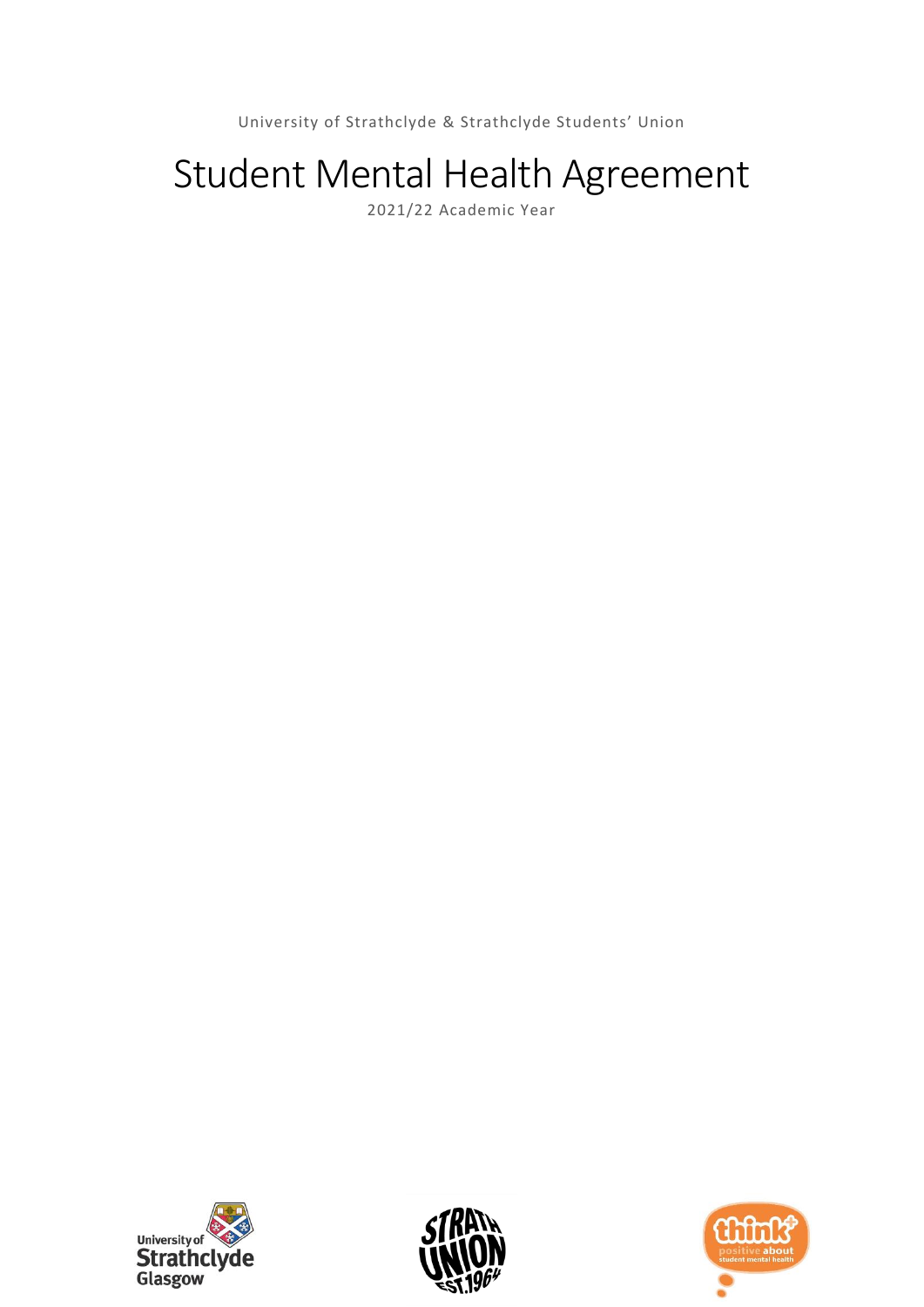## Contents





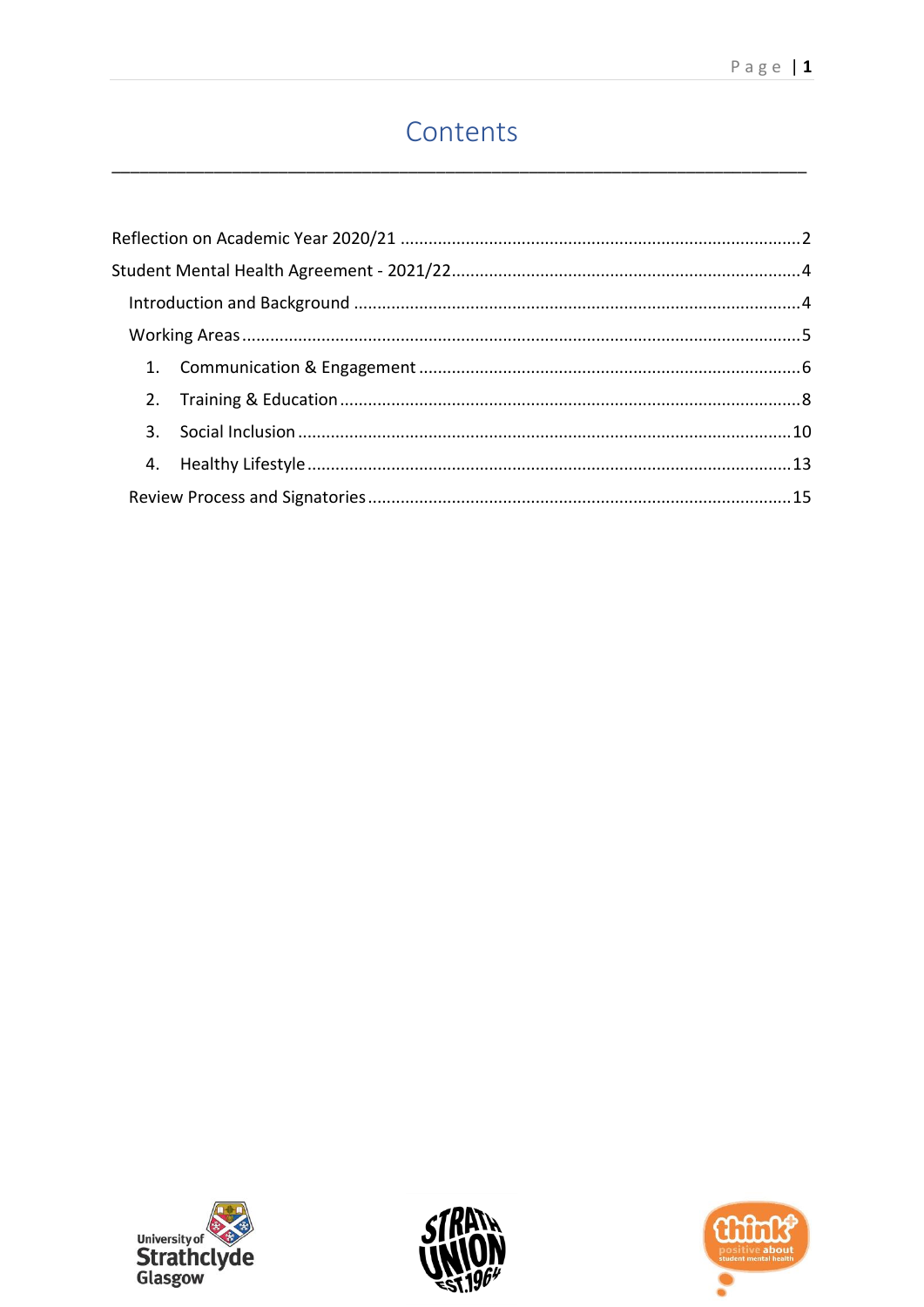## Reflection on Academic Year 2020/21

<span id="page-2-0"></span>\_\_\_\_\_\_\_\_\_\_\_\_\_\_\_\_\_\_\_\_\_\_\_\_\_\_\_\_\_\_\_\_\_\_\_\_\_\_\_\_\_\_\_\_\_\_\_\_\_\_\_\_\_\_\_\_\_\_\_\_\_\_\_\_\_\_\_\_\_\_\_\_\_\_\_

It is not possible to reflect on the year that has passed, since the development of the original Strathclyde Student Mental Health Agreement, without referring to Covid-19. The global pandemic has impacted every segment of our society and its effects will be felt for years to come. Students at Strathclyde are not free from the lived reality of the current situation but instead have the additional pressures of student life.

During the 2020/21 Academic Year, Strathclyde students have progressed in their studies within this very different and challenging context. The student experience has been fundamentally different from previous years, and while online learning has numerous advantages, the lack of a physical campus presence and social activities has undoubtedly made it harder for students to build their vital peer support networks.

Despite these challenges, students have overcome adversity and made it through one of the most difficult of years. The drive and determination of our students is a credit to Strathclyde and should be both acknowledged and applauded. It is important to recognise however that when additional support was required, students and staff went above and beyond to ensure that no Strathclyde student was left behind because of Covid-19.

The Student Mental Health Agreement 2020/21 was, for the most part, drafted prepandemic. Even on approval, early in Semester 1 of the 2020/21 Academic Year, there was some hope for an emerging sense of normality in Semester 2. This return to normal never truly came but that did not stop us from upholding the spirit of the 2020/21 agreement.

Throughout the year both the University of Strathclyde and Strath Union did everything in our power to ensure that the mental health and wellbeing of students was kept at the forefront of all activity and operations. 2020/21 was no ordinary year at Strathclyde and required an extraordinary response to ensure that the wellbeing needs of students were always supported. Special acknowledgement should be given to the University Wellbeing Group, providing practical, on the ground, solutions throughout the year to combat loneliness and creating a sense of campus community.

Throughout the 2020/21 Academic Year service provision at Strathclyde has continued to evolve considerably with significant expansion within the Disability & Wellbeing Service. The service delivered today is a significant evolution of what was being delivered, and indeed deliverable, in previous years. This continued expansion could not have come at a more critical time and has been paramount in the delivery of support to students in such difficult circumstances.

As we look towards the 2021/22 Academic Year, we again begin to see an emerging narrative of a return to some sense of normality. We can look on in hope but firmly in the knowledge that, should the worst happen, we can, and we will continue to support all students at Strathclyde.





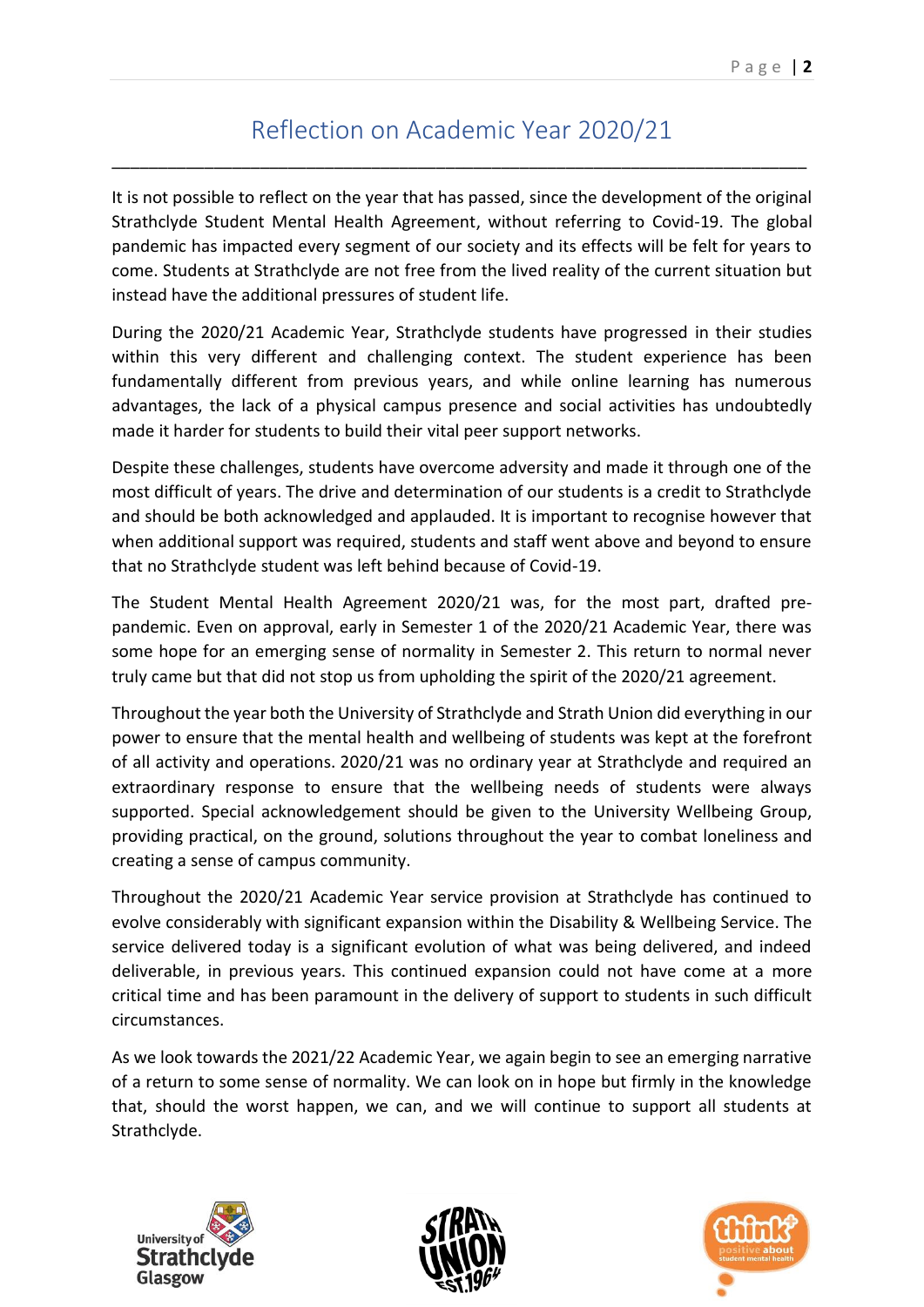Regardless, this year has been an opportunity for learning and growth. We can say with confidence that whatever the next year holds, we will again make progress on improving the mental health and wellbeing of students studying with us at Strathclyde. Their mental health and wellbeing will always be our number one priority.





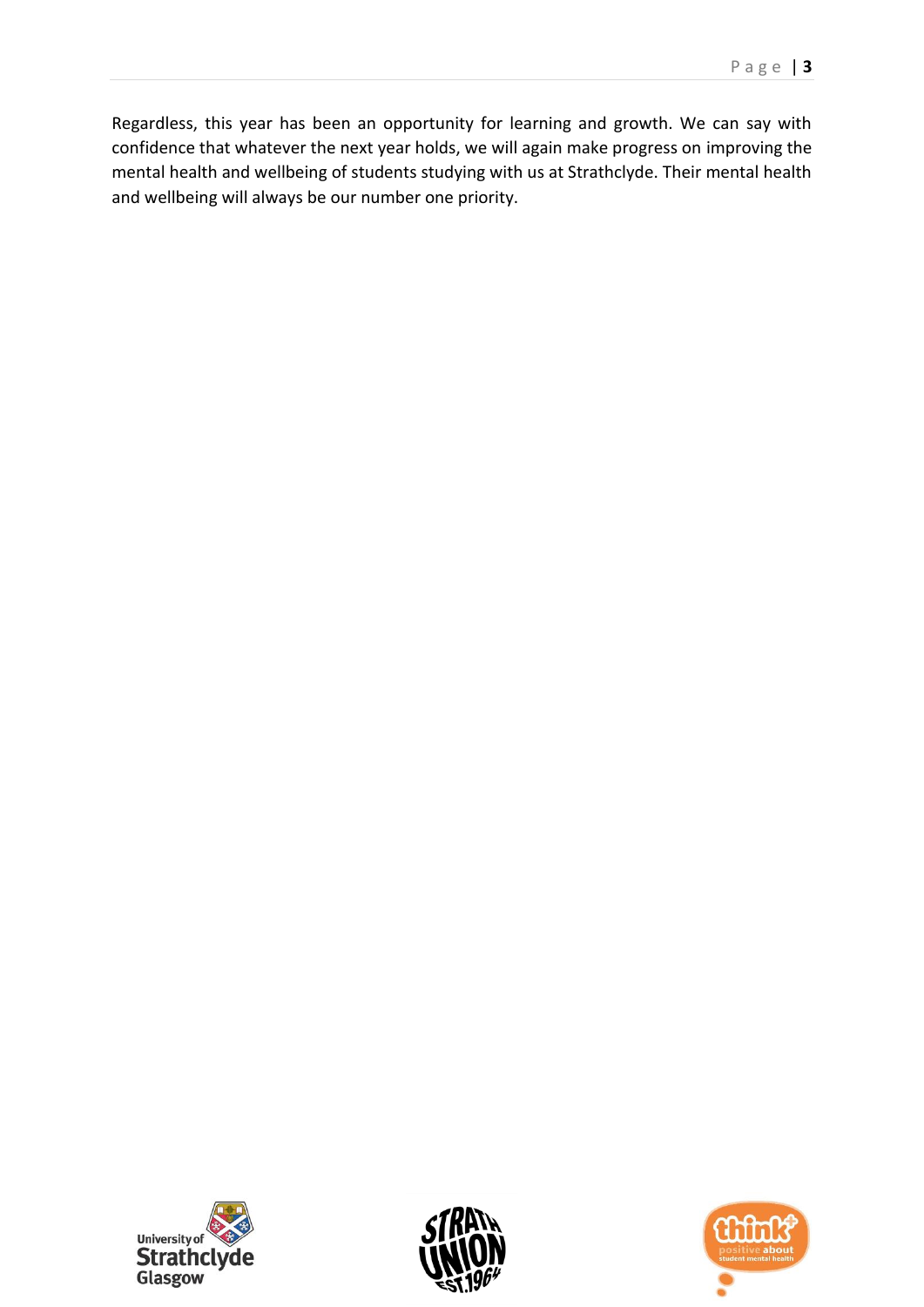## Student Mental Health Agreement - 2021/22

<span id="page-4-1"></span><span id="page-4-0"></span>\_\_\_\_\_\_\_\_\_\_\_\_\_\_\_\_\_\_\_\_\_\_\_\_\_\_\_\_\_\_\_\_\_\_\_\_\_\_\_\_\_\_\_\_\_\_\_\_\_\_\_\_\_\_\_\_\_\_\_\_\_\_\_\_\_\_\_\_\_\_\_\_\_\_\_

## Introduction and Background

The University of Strathclyde and the Strathclyde Students' Union is wholly committed to student mental health and wellbeing. This collaborative Agreement embodies the commitments made by both parties to work in partnership to ensure that the mental health and wellbeing of students is kept at the forefront of all activity and operations.

The aim of this Agreement is to have a positive impact on student mental health and wellbeing through the delivery of training, promotional campaigns and the creation of a socially inclusive campus community that removes barriers and positively embraces the diversity of the student population.

This Agreement reaffirms the continued support to all students at the University of Strathclyde through different partnerships and undertakings to ensure that the University of Strathclyde remains as a place of useful learning.

The Agreement has been collectively developed by the "Student Mental Health Working Group" comprising representation from Strath Union, Strathclyde Sport and Disability and Wellbeing. This allows a holistic approach to student wellbeing which ensures there is the appropriate support at every stage of the student journey.

This Agreement has been constructed from student feedback gathered from several focus groups developed by the working group and promoted by both Strath Union and the University. The main themes extracted from this focus group sessions were that there should be more effective promotion of university support services, clearer signposting of and streamlined routes to access such services, alongside increased efforts to tackle stigma surrounding mental health of certain student population groups. The feedback from these focus groups have informed this year's Agreement and the key working areas from the 2020/21 agreement were still identified as relevant to structure the document.

This Agreement will support the implementation of the Student Mental Health Action Plan by providing a framework for both organisations to work together to achieve common objectives on student mental health and wellbeing.





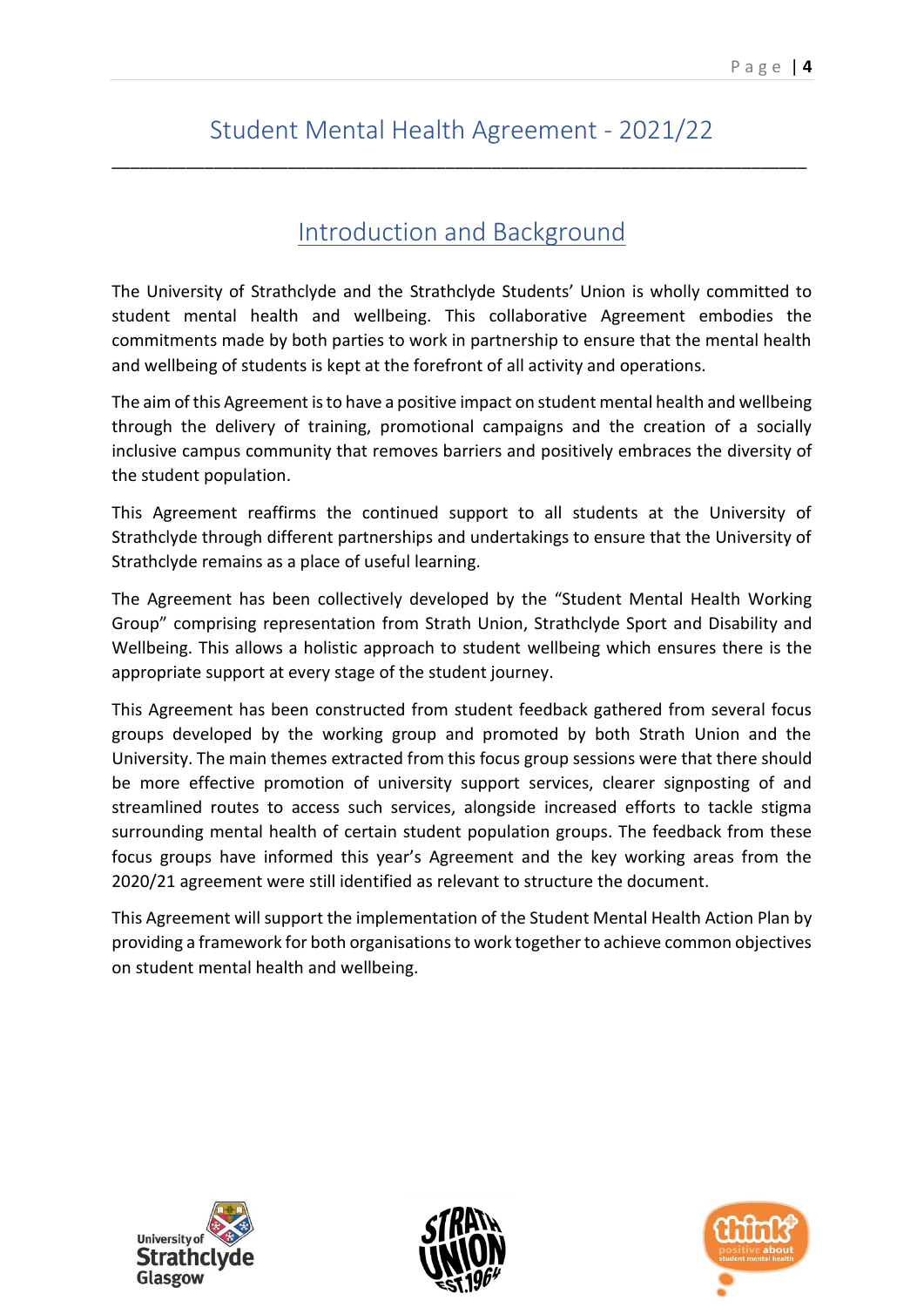## Working Areas

<span id="page-5-0"></span>The University of Strathclyde Student Mental Health Agreement 2021/22 identifies four main working areas with actions for each. These areas were determined following consultation with the student body in the form of focus groups:

#### **1. Communication & Engagement**

*to improve awareness of mental health and wellbeing support and other services available to students, and, to create a safe and open environment to enable students to make positive social connections within the Strathclyde community.*

#### **2. Training & Education**

*to ensure that staff and students are mental health aware and equipped to support the mental health and wellbeing of the Strathclyde community.*

#### **3. Social Inclusion**

*to offer targeted support to students who may face additional barriers and endeavour to remove these barriers.*

#### **4. Healthy Lifestyle**

*to promote healthy behaviours, including sport and physical activity, known to benefit mental health and wellbeing, taking a proactive approach to student mental health.*





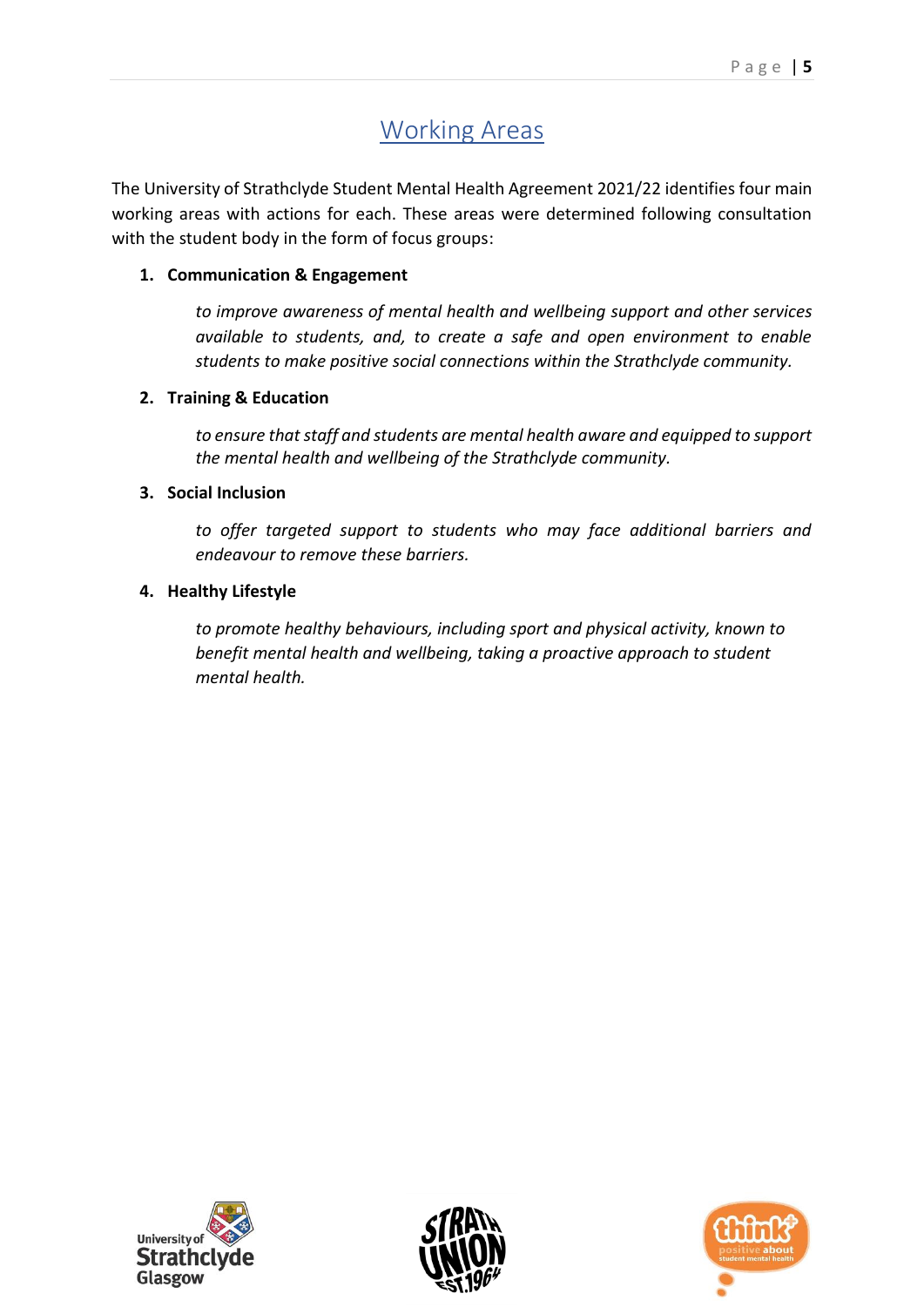## <span id="page-6-0"></span>1. Communication & Engagement

*to improve awareness of mental health and wellbeing support and other services available to students, and, to create a safe and open environment to enable students to make positive social connections within the Strathclyde community.*

#### Overview

2020/21 required all parties to transition their existing workflow to either an entirely online or blended offering. The significant decrease in face-to-face interaction raised new challenges for both staff and students. It required a creative and flexible approach to ensure our messaging and promotions broke through the, at times overwhelming, quantity of digital content vying for the attention of students.

Looking ahead to the upcoming year where it is likely some element of blended operations will persist for some time; it is important to take what we have learned and ensure that any improvements made that have boosted engagement with services offered are not lost as we return to the new normal.

- The Disability & Wellbeing Service successfully transitioned to a fully online environment when required, including the provision of digital Drop-In sessions 7 days per week and online counselling.
- At the height of occupancy within the Halls of Residence every hall was assigned a designated counsellor by the Disability & Wellbeing Service.
- We improved the promotion of the Disability & Wellbeing Service and other key student support services, through avenues such as social media promotion on 'Wellbeing Wednesday' on the University platforms as well as the Sports Union and Strathclyde Sport.
- Strath Union hired a new "Mental Health and Wellbeing Coordinator" who will lead the development and delivery of a positive and proactive mental health and wellbeing strategy for students with a focus on building a resilient student community.
- The Library Service created a Wellbeing Wall on Level 3 of the Library to aid students throughout the exam period by providing helpful exam tips from students and signposting to relevant support services.
- Student voice was gathered by the means of Strath Union carrying out a Student Forum (a focus group style meeting), collecting information of the impact of Covid-19 on student wellbeing which then fed into our discussions on how best to support students during this difficult time. A further Student Forum was also hosted to understand the needs of Mature Students.
- We carried out a range of activities and events to raise awareness in the run up to World Mental Health Day 2020 such as Yoga sessions and Arts & Crafts, in addition to sharing appropriate resources.





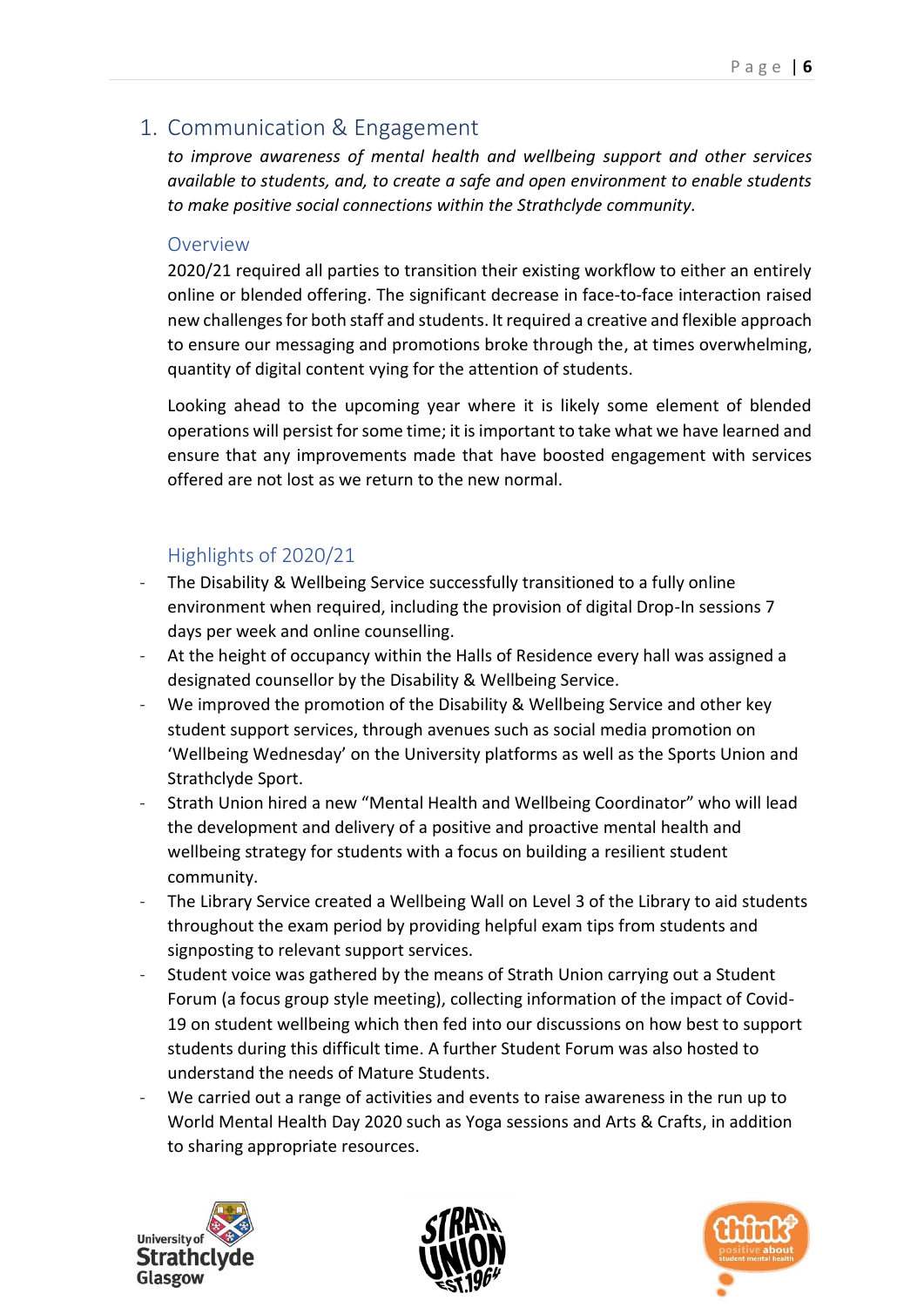- The Sports Union and Strathclyde Sport ran a campaign for National Fitness Day in September 2020 #PassItOnChallenge encouraging people to get active.
- Around the winter break communications were focused on isolation and loneliness and additional support services were offered including welfare checks for students in halls, mental health daily drop-ins, care packages, additional student staff hired to support those in halls, festive online calendar of giveaways.
- Strathclyde sport recruited a new Active Lifestyle Officer.

- We will streamline our processes and make support more accessible by making it easier to find and request support in fewer clicks.
- We will continue to improve the promotion of the Disability & Wellbeing Service, as well as other key services, including promotions available in different languages.
- We will launch a publicity campaign for the newly merged Glasgow-wide Nightline Service in co-operation with other stakeholders.
- Strathclyde Students' Union will launch a Student Mental Health & Wellbeing Survey to gain further data from the student body on their attitudes towards mental health and wellbeing as well as their own lived experiences, and needs.
- We will continue to plan and run six health promotion campaigns per academic year that will aim to promote awareness and discussion about health and wellbeing issues.
- We will promote SilverCloud, the online e-learning programme to support students with mental health issues, using digital platforms.
- We will promote Shout 85258, a 24/7 text support mental health service.
- We will continue to support and promote the on-campus Rape Crisis specialist provision.
- We will endeavour to ensure that students are not overwhelmed by communications via email and that use of language is simple and accessible.
- We will continue to have staff promoting the support services available in academic settings and in staff email signatures.
- We will encourage more students to take up the "How to Create Wellbeing and Happiness" module during induction through more direct signposting.
- We will improve our signposting and keep our list of services available to students up to date. We will set up and operate a text number for students to receive an automated reply with support services.
- We will work collaboratively to support our achievement of the University Mental Health Charter and the GBV EmilyTest Charter.





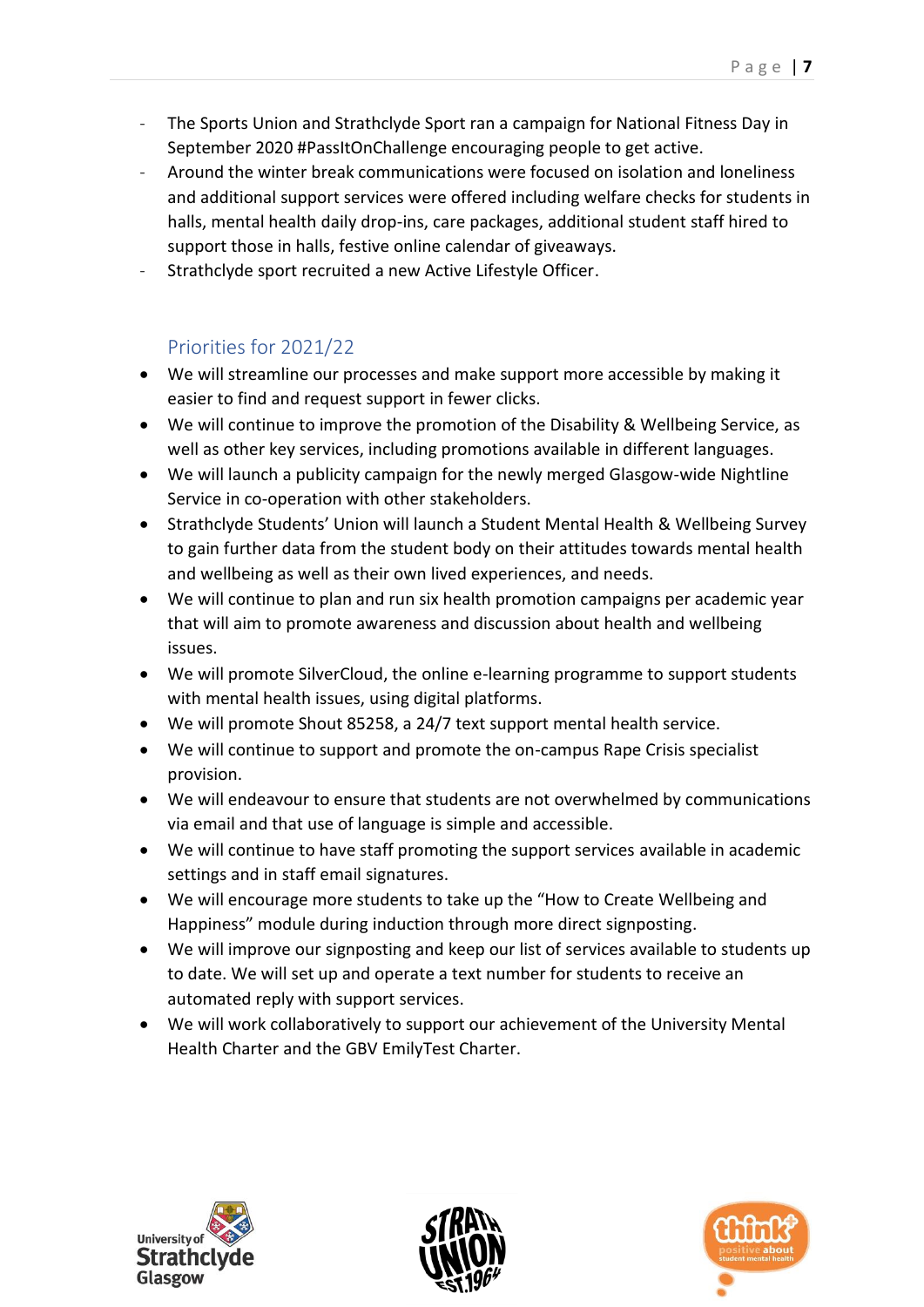## <span id="page-8-0"></span>2. Training & Education

*to ensure that staff and students are mental health aware and equipped to support the mental health and wellbeing of the Strathclyde community.*

#### Overview

The working conditions of 2020/21, being entirely online in nature, resulted in some previously running training sessions as well as planned training, not possible.

As we transition to a new normal and can resume more traditional training sessions that have not been possible under current circumstances, we should ensure that we do not lose the valuable resources we have developed over the course of the year. Materials developed for the delivery of online training sessions and modules should be built upon and expanded over the course of the next year.

- An online wellbeing module "How to Create Wellbeing and Happiness" has been developed and is available to all students on MyPlace.
- Strathclyde Sports Union developed new online training modules for Club Committee members centred around student wellbeing and introduction to liberation.
- Strath Union successfully secured grant funding from Think Positive to create a series of training videos centred around 'Collective Care'.
- Sports Union and Strath Union Societies created the new required role of Wellbeing Officer within their club structures.
- Strath Union transitioned many of its previously offered training sessions into an online format to ensure students can receive this in a more accessible way.
- Our Mental Health Adviser has offered training in First Aid Awards in mental health awareness at three levels, including an award for leading and supervising first aid for mental health.
- In partnership with Strathclyde Rape Crisis all incoming Strathclyde Student's Union Executive Officers for the year 2021/22, as well as numerous student representatives and staff members have successfully completed the Scottish Intervention Initiative Bystander Training.
- Stonewall LGBT+ inclusion training was offered to Sports Union volunteers and Strathclyde Sport staff. This is to be continued into 2021/22 but extended offering across the institution.
- Eating & Exercise Disorder training run for sports volunteers and staff, at Sports Union and Strathclyde Sport, this is to continue into 2021/22.





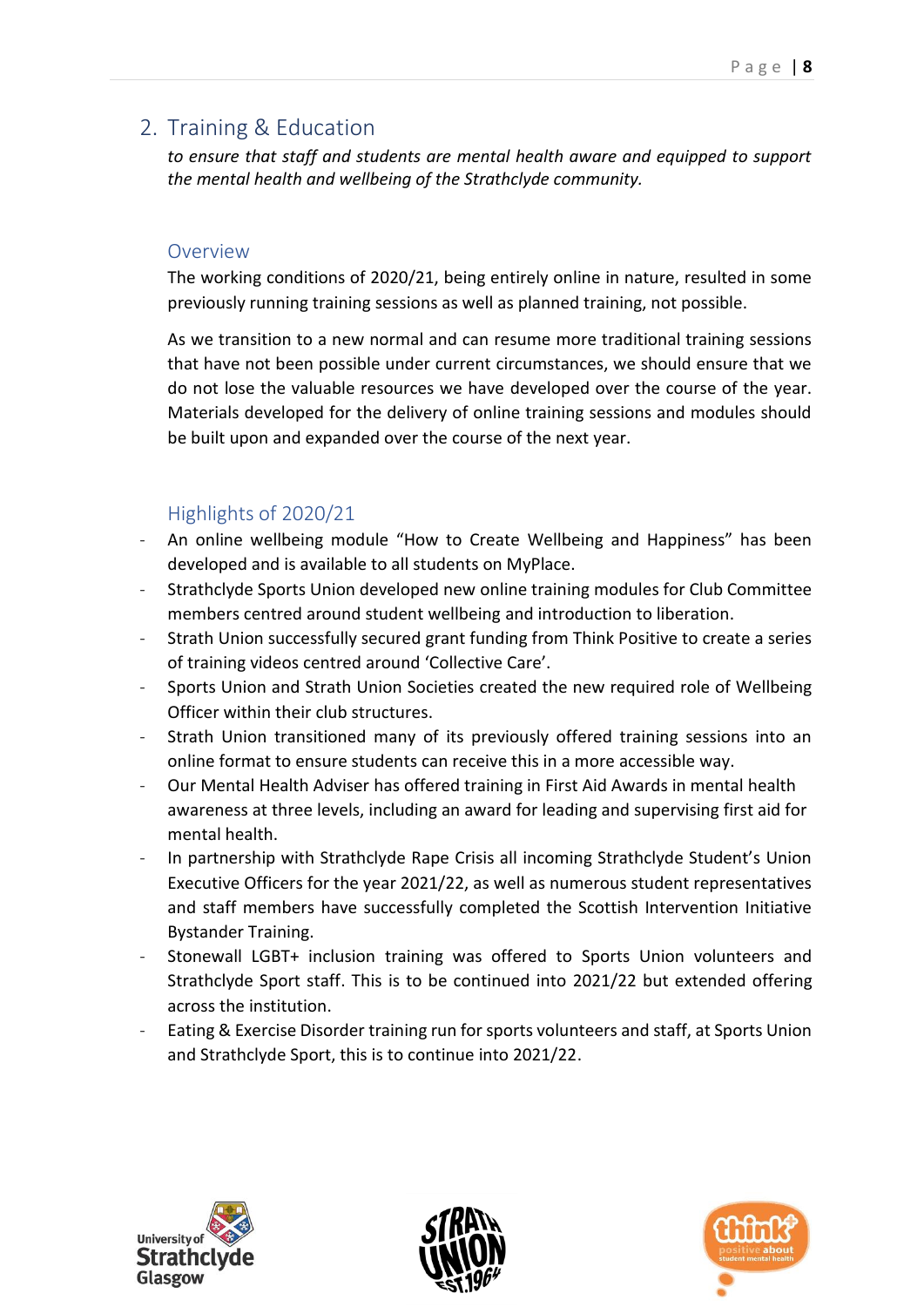- We will create and promote a training calendar from Fresher's weeks onwards. The calendar will be re-evaluated every June. This should be promoted to all students, including those that do not volunteer with Strath Union.
- We will continue to deliver a rolling programme of suicide awareness training to staff and students including SafeTALK, ASIST (Applied Suicide Intervention Skills Training and START. This will include organising and promoting bespoke Mental Health First Aid for groups including clubs and society committees, sabbatical officers, and staff.
- We will deliver training on topics relating to eating disorders including resources from BEAT and RED-S
- The Sports Union will identify clubs at the start of each academic year that will be required to attend Challenging Hazing and Negative Group Events in sport (CHANGES) initiations training.
- We will increase training for academic and non-academic staff on the use of empathic and supportive appropriate language surrounding mental health.
- We will run semesterly Gender based violence/Bystander training including White Ribbon Scotland and Active Bystander for Strath Union clubs and societies, club committees, class reps, ResLife Assistants and Strath Union staff.





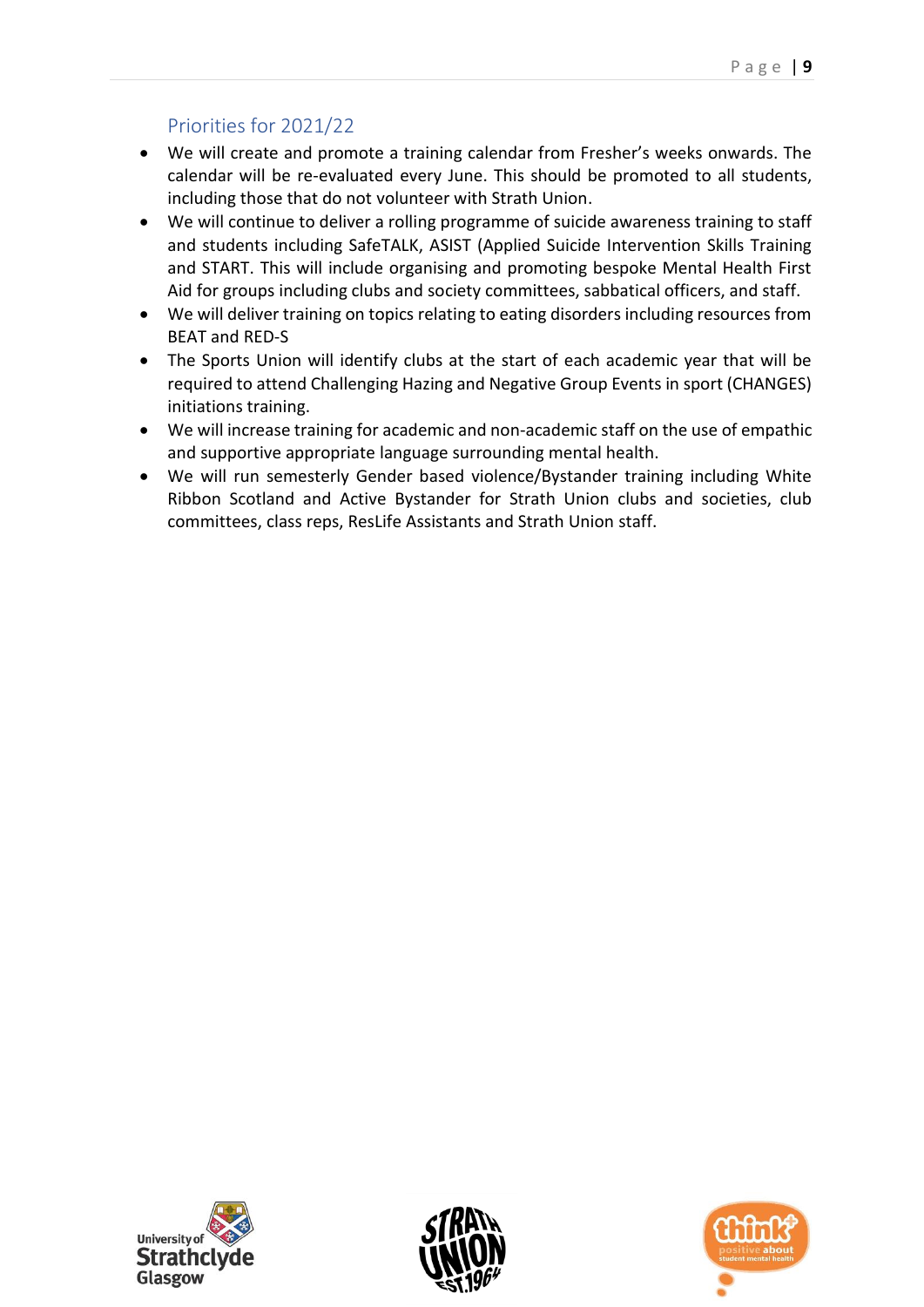### <span id="page-10-0"></span>3. Social Inclusion

*to offer targeted support to students who may face additional barriers and endeavour to remove these barriers.*

#### Overview

While online operations have made it easier than ever for commuting students to participate in activity, it has proven harder to engage with students who are likely to be less online. Equally, Zoom burnout can result in provision that while beneficial is not desirable as students want time away from screens.

Going forward we must redouble our efforts to ensure that all barriers to inclusion are removed. The mental health and wellbeing of every segment of our student community must be catered for, and target provision offered where necessary to bolster support for students with additional barriers. In the next year it will be vital to plug any gaps that have arisen from online operations this year, with a focus on provision for second year students.

- Strath Union delivered a fully online "Welcome" month in Semester 1 as a replacement for the traditional Freshers experience to ensure students still had the opportunity to make vital new connections. Strath Union also ran further events during the start of semester 2, during the intake of students.
- Strathclyde Sports Union oversaw the smooth operation of student sport wherever possible, under the relevant restrictions, to ensure that students could still participate in sporting activity and make connections in person.
- Strath Union, working in partnership with interested students, established a new Strathclyde Wellbeing Society to assist students in building peer support networks.
- A mental health peer support group "Reach Out" ran three times per week over Zoom. The group, facilitated by a third year student, provided students with a space to chat, talk about their feelings and learn how to access support.
- Strath Union progressed the case for, and the Student Experience Committee discussed proposals for, the introduction of Demographic Specific Counselling for LGBT+ and BAME students.
- We offered an enhanced online programme of wellbeing events throughout the 2020/21 Academic Year.
- Strath Union hosted an LGBT+ Sport Forum to gather feedback on how more LGBT+ students can be engaged in sport and to identify targeted support requirements for LGBT+ students and introduce relevant provision.
- We ran a Women & Girls in Sport week campaign to encourage participation in sport, volunteering, and officiating roles.





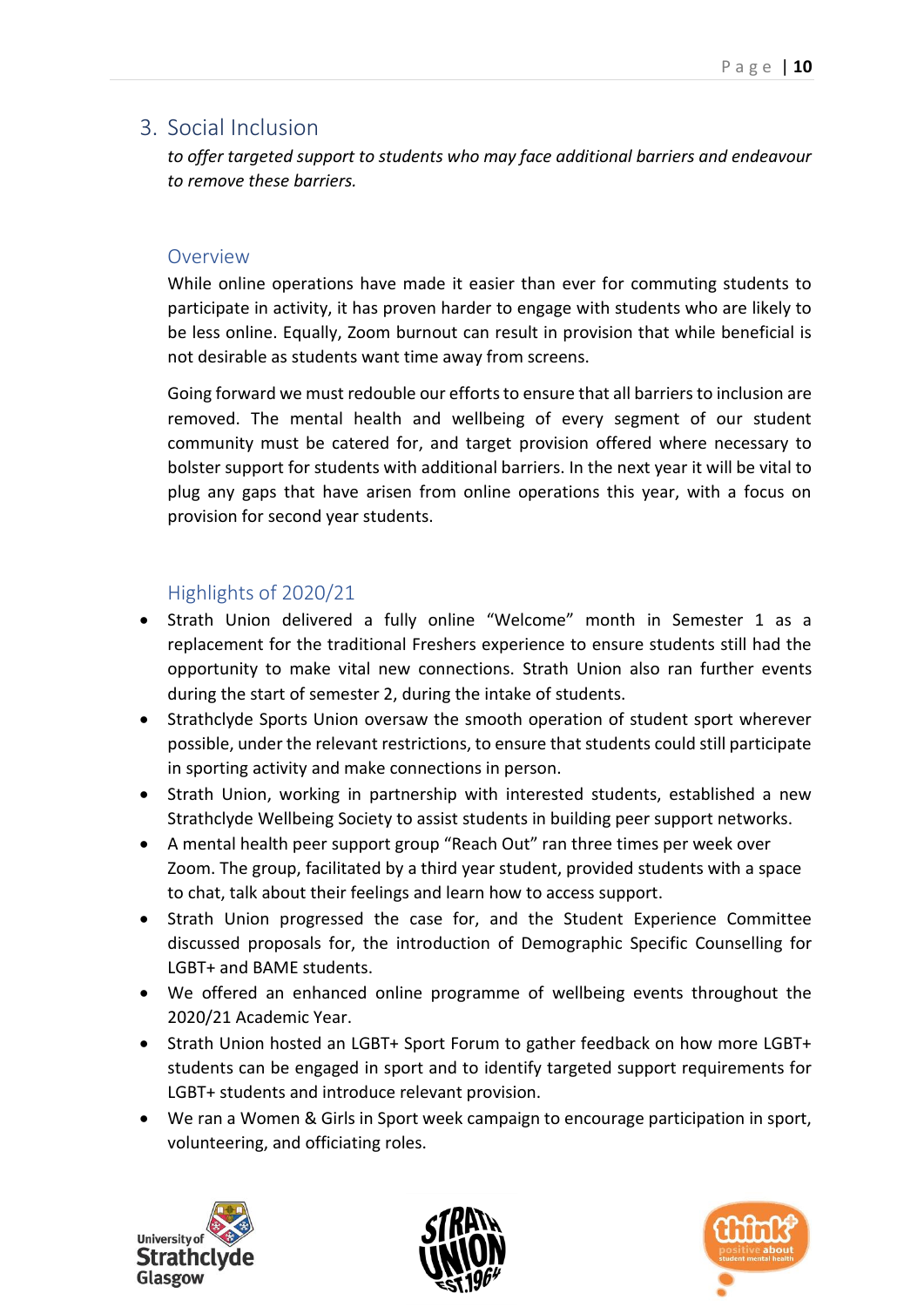- We took part in the "Rainbow Laces" campaign to act as active allies and welcome the LGBT+ community in sport.
- We offered free "come and try" sessions for all sports clubs at the start of term, where possible due to COVID-19.
- We continued to promote and grow "Strathactive", our non-competitive, social sports programme. 2020/21 saw our first year of the Sports Union Development Coordinator role to support this.
- The Disability & Wellbeing Service's group wellbeing and therapy programme has continued to be expanded with new groups available to students online. This includes the recent development of programmes on "Perfectionism and Self Compassion" and "Managing Stress and Anxiety Ideas and Strategies".

- We will recruit staff to develop and support a peer wellbeing support project to set up a range of peer support initiatives across the University for students who may be socially excluded. This will include working with Strath Union, academic departments, and our Res Life Assistants to augment peer support in halls of residences.
- We will pilot the offering of a 24/7 mental health phone support service for students.
- Strath Union will aim to deliver a Freshers programme in Semester 1 of 2021/22 that will be fully inclusive to all segments of the student body and considerate of the needs of second year students, many of whom will be attending campus for the first time, to boost their peer support networks.
- We will run a programme of inductions for all groups including those that join out with the traditional term such as part-time students, distance learners, and PGR's.
- Strathclyde Sports Union will continue to offer free "come and try" sessions for all sports clubs at the start of the new academic year.
- We will raise awareness of the support available to students who are taking time out from their studies.
- Strath Union will continue to utilise tools such as Student Forums to engage with the student groups who may face additional barriers in accessing support to further develop effective strategies to support them.
- We will host social events for international students at the start of term to provide opportunities for them to socialise and connect.
- We will offer a programme of wellbeing events over the academic year.
- We will offer weekly quiet sessions in Strathclyde Sport gym.
- In collaboration with Glasgow University will offer twice weekly women and Enby only swimming sessions.
- We will run a campaign and create well-informed, appropriate spaces for men to talk about their mental health.





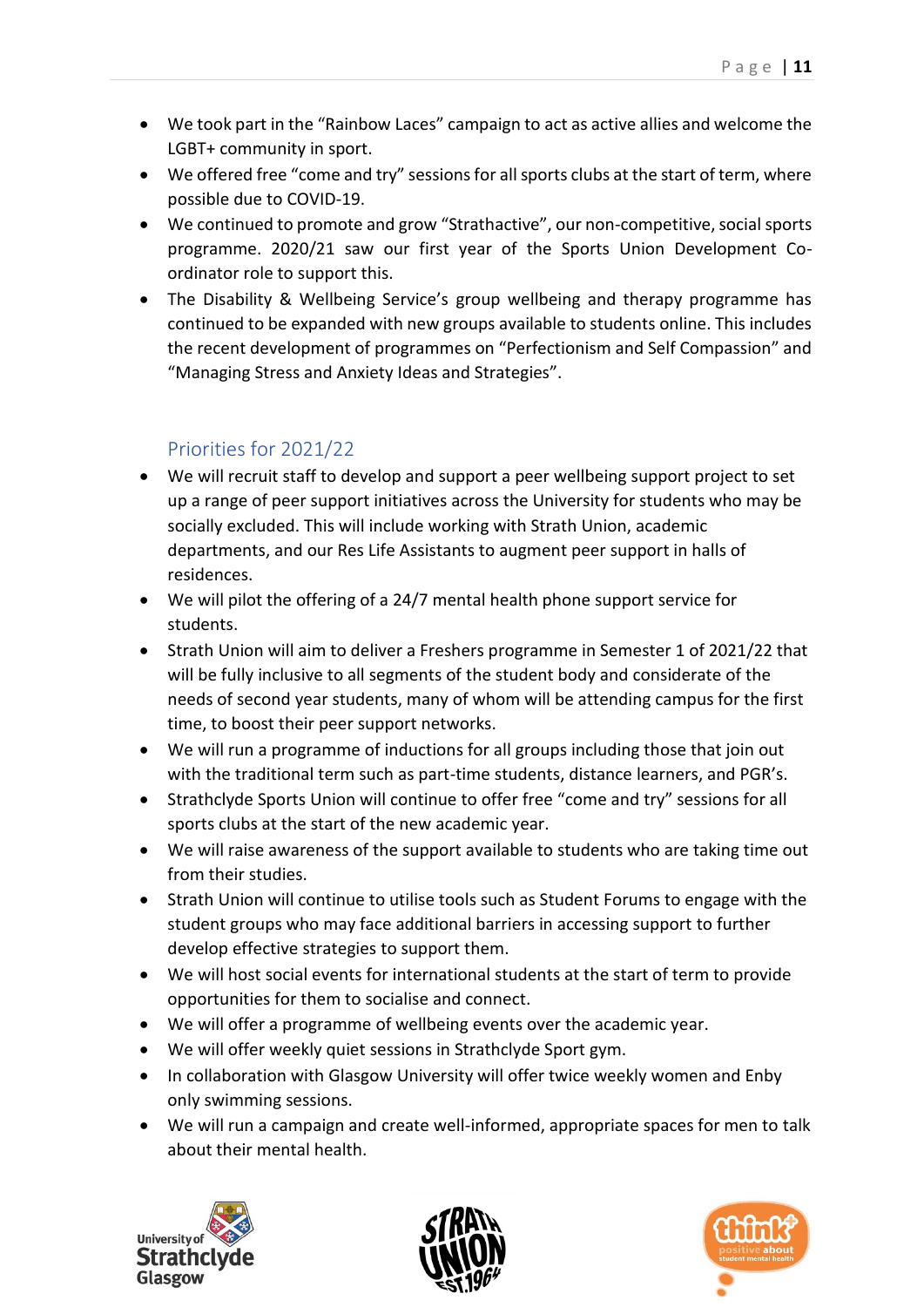- We will endeavour to identify the needs of hard-to-reach groups and remove any recognised barriers by carrying out further research and working to implement any subsequent recommendations.
- We will promote and utilise the Participation Fund to remove financial barriers from student participation in sport, physical activity, societies, and other relevant opportunities.
- We will increase awareness of provision for students with disabilities within Strathclyde Sport by increasing social media promotion.





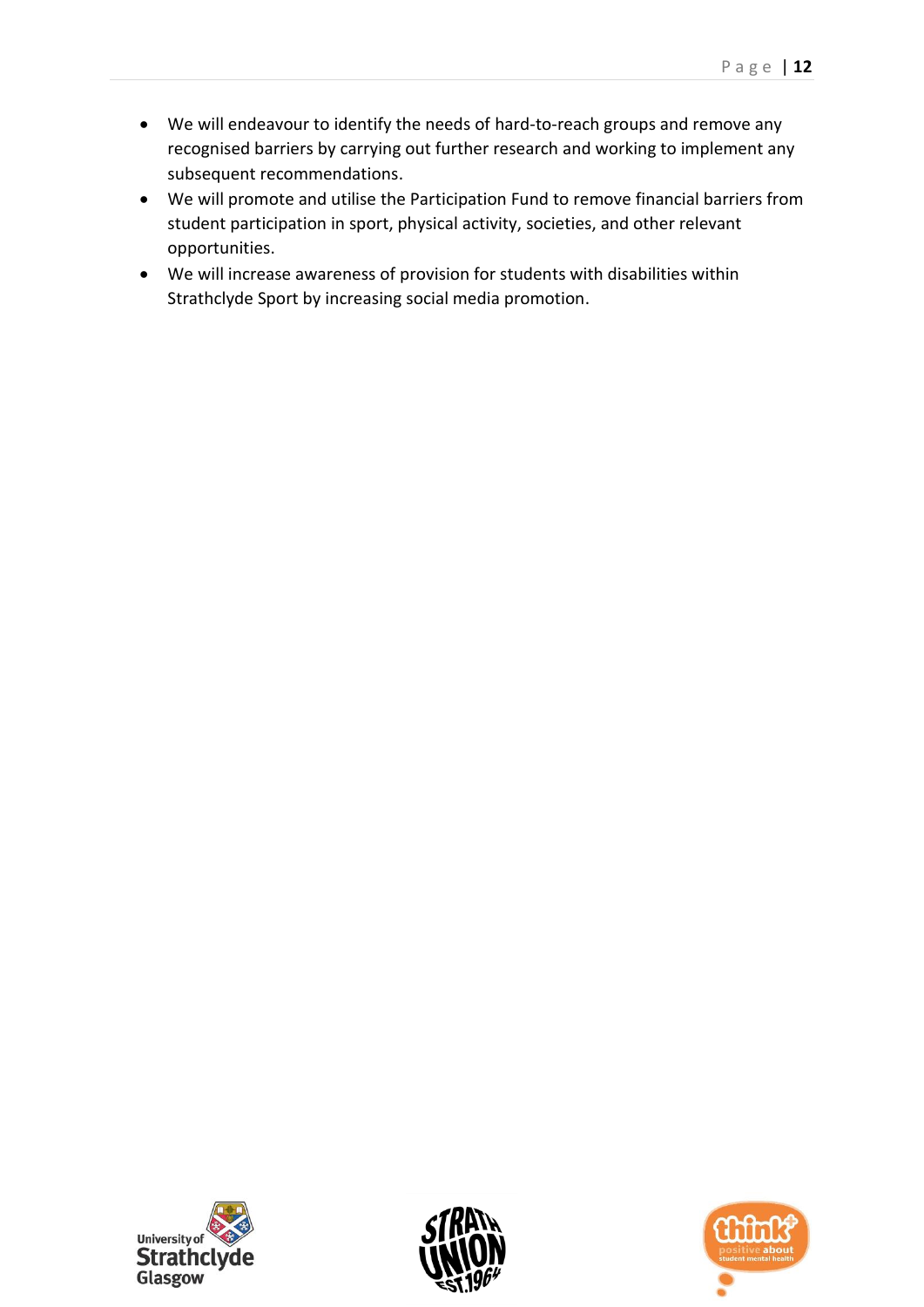## <span id="page-13-0"></span>4. Healthy Lifestyle

*to promote healthy behaviours, including sport and physical activity, known to benefit mental health and wellbeing, taking a proactive approach to student mental health.*

#### **Overview**

With much of the 2020/21 academic year taking place under either full lockdown or some form of restriction level due to Covid-19 there were periods of time were sporting activity and access to the Strathclyde Sport facilities was not possible. During this period students were offered virtual gym classes and sporting activity in an innovate way in which this has never been done before.

However, the Sports Union and Strathclyde Sport endeavoured to keep sports clubs active and safe, as permitted Scottish Governing Body guidance which provided a vital lifeline for students, many of whom would otherwise have been isolated from their peers.

Going forward sport and physical activity will continue to play a vital role in advancing the mental health and wellbeing of students at Strathclyde. Next year we should make every effort to encourage students to participate in physical activity by making it more accessible and approachable than ever before.

- Strathclyde Sports Union established new staffing structure to ensure more focus is given to recreational sport and physical activity promotion for students and staff.
- Strathclyde Sports Union proved itself to be an open, accessible, social and supportive community for all students – in the face of the pandemic and while lowering its annual membership fee for students.
- Strathclyde Sport offered free online activity sessions via Instagram Live.
- Strathclyde Sport launched the ExHALE programme.
- Resistance bands were given to students in halls.
- Virtual Half Marathon training programme and event for all students to take part.
- Glasgow Taxis Cup went virtual and allowed all students to partake in an event that is usually aimed at our highest performing sports club members.
- Wellbeing Wednesday content was extended to Strathclyde Sport in which Healthy Lifestyle tips were given.
- SUSTRANS campaign encouraging staff and students to do a virtual commute.
- We will continue to offer "Kickstart" supported gym induction sessions in Strathclyde Sport.
- Strathclyde Sports Union launched a buddy scheme for volunteers to have a peer support network.





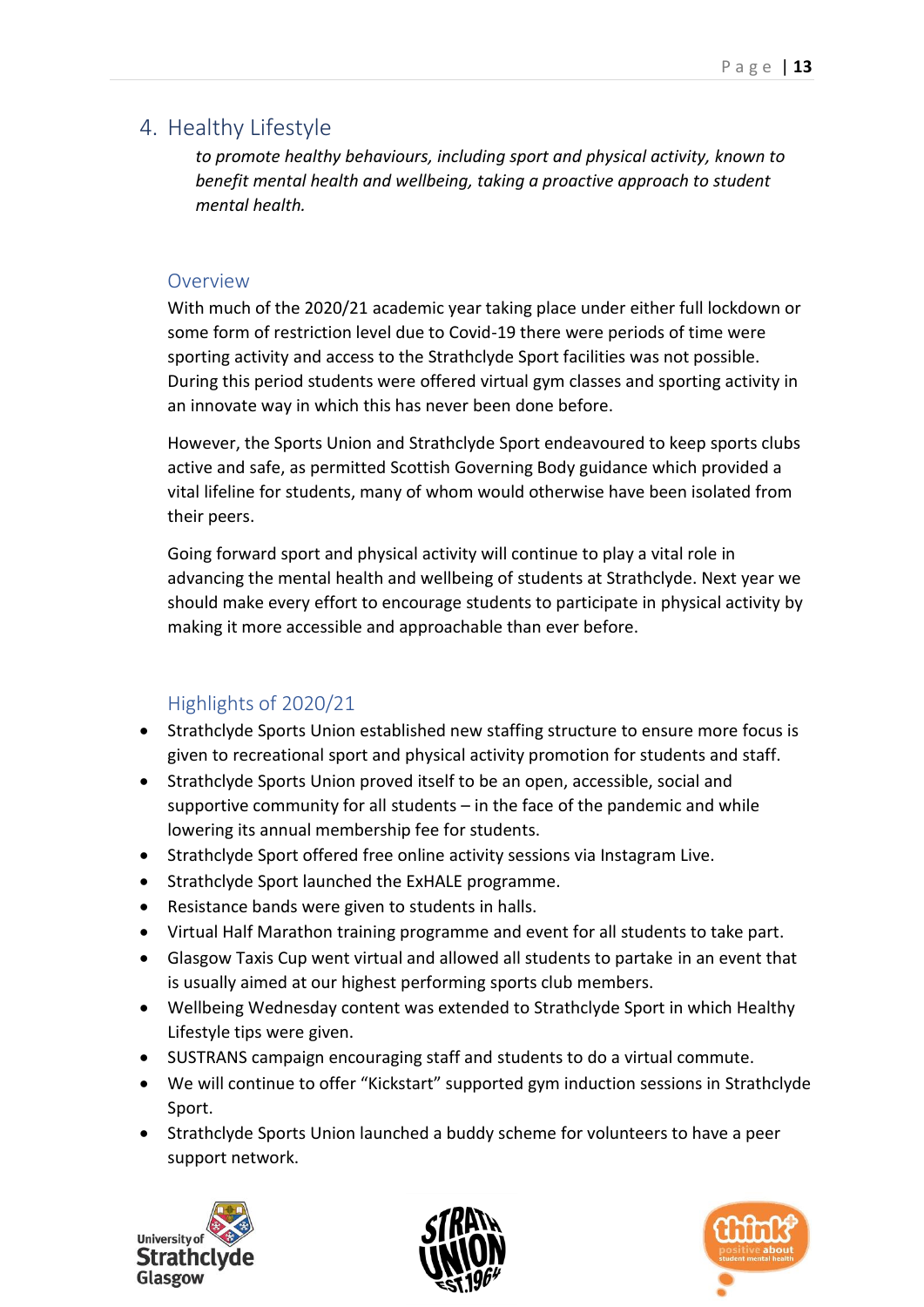- We will run wellbeing initiatives including "Exam Bootcamp" and "Coffee and Croissant" events during exam periods.
- We will implement the University's Wellbeing Wednesday commitment by academic year 2021/22.
- We will continue to deliver and grow direct referral scheme to Strathclyde Sport for students experiencing mental health issues.
- We will provide an online means for students to order sustainable sanitary products.